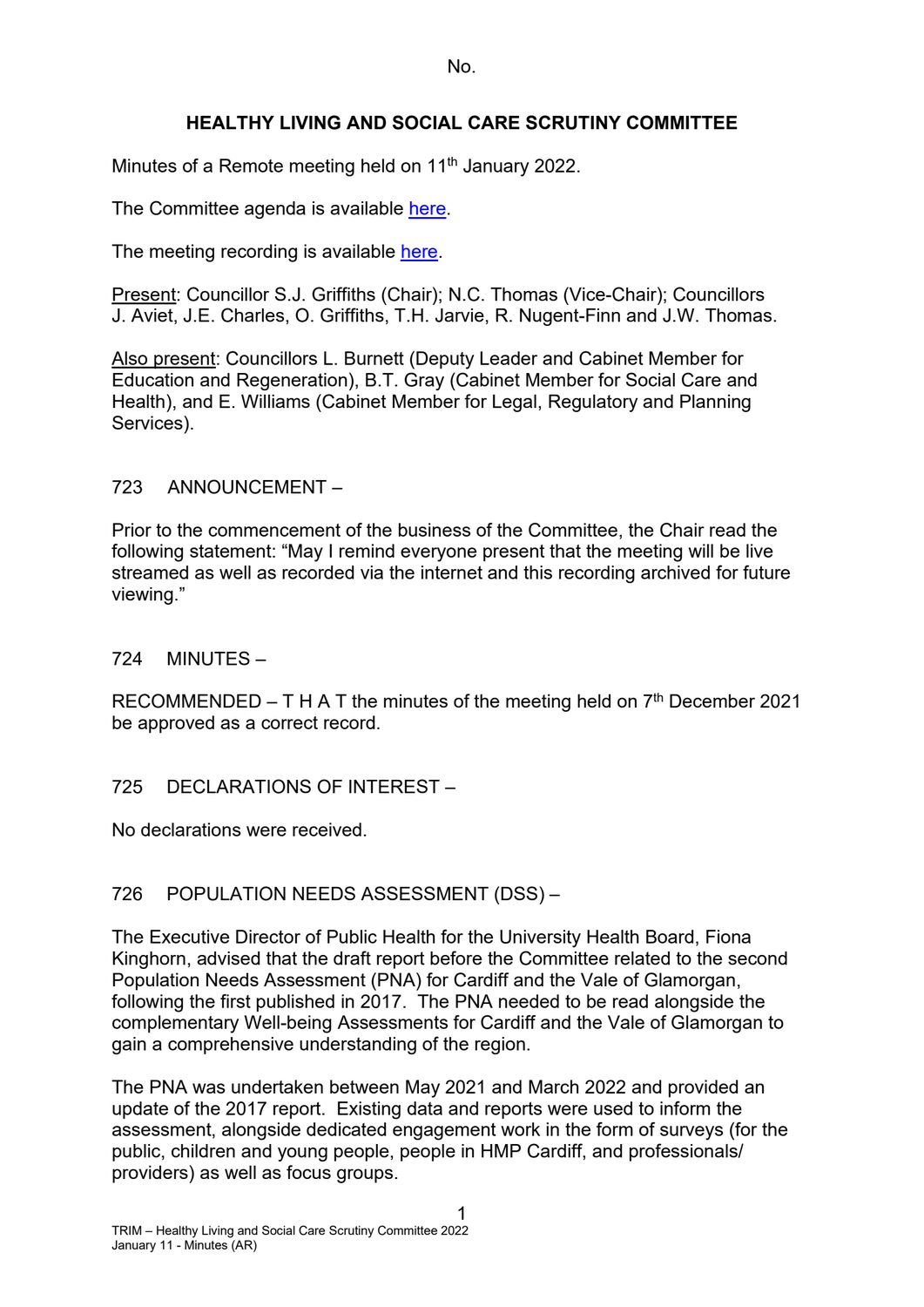The Executive Director added that improvements in care and support services had been made across all population groups since the 2017 PNA, despite the challenges of COVID-19. COVID-19 had had a number of impacts, including increasing demand for services, especially mental health, and changing models of delivery for many services.

Through a PowerPoint presentation and with support from other UHB Colleagues, the Executive Director apprised the Committee on the themes, informative methods, care and support needs as well as range and level of services required as set out in the PNA.

In conclusion, the Executive Director advised that the PNA would be presented to the Vale of Glamorgan Cabinet on the  $28<sup>th</sup>$  February 2022, and Full Council on  $7<sup>th</sup>$ March 2022 in preparation for publication on 1<sup>st</sup> April 2022. Future PNAs would adopt a hybrid model approach, with rolling quantitative data updates, and periodic engagement findings updates.

Following the presentation and subsequent questions from the Committee, UHB colleagues added that:

- The 17 themes (chapters) identified within the PNA were not in a need led order and were derived from the code of practice that stipulated 9 overarching themes that must be included within the PNA. The 2017 PNA identified the additional themes of asylum seekers, refugees, substance misuse and veterans as being pertinent to the Vale of Glamorgan area and had therefore been continued in the 2022 draft.
- Encouraging healthy behaviours and amplifying prevention methods would be undertaken through the work of the Cardiff and Vale Public Service Board and multiple associated plans. The information contained within the PNA would be used alongside said plans to inform decisions and ways forward for various PSB projects and initiatives.
- The level of engagement with the population and subsequent methods to build the needs assessment would always remain a topic for improvement. Some feedback had been gathered from small numbers of service users however, decisions were not taken on survey results alone.
- Life expectancy numbers were based on the statistics of deaths and the change in patterns in social equalities.
- A decrease in population numbers for persons under 16 years were as a result of a combination of the percentage of older people and a decrease in the general fertility rate.
- Unfortunately, the data collected as part of the 2021 census would not be available prior to the 2022 PNA being published on 1st April 2022 following the completion of a lawful consultation process.

UHB colleagues thanked members for their valued questions and dedication in studying the draft PNA and confirmed that the following points raised by members would be used to update the current draft: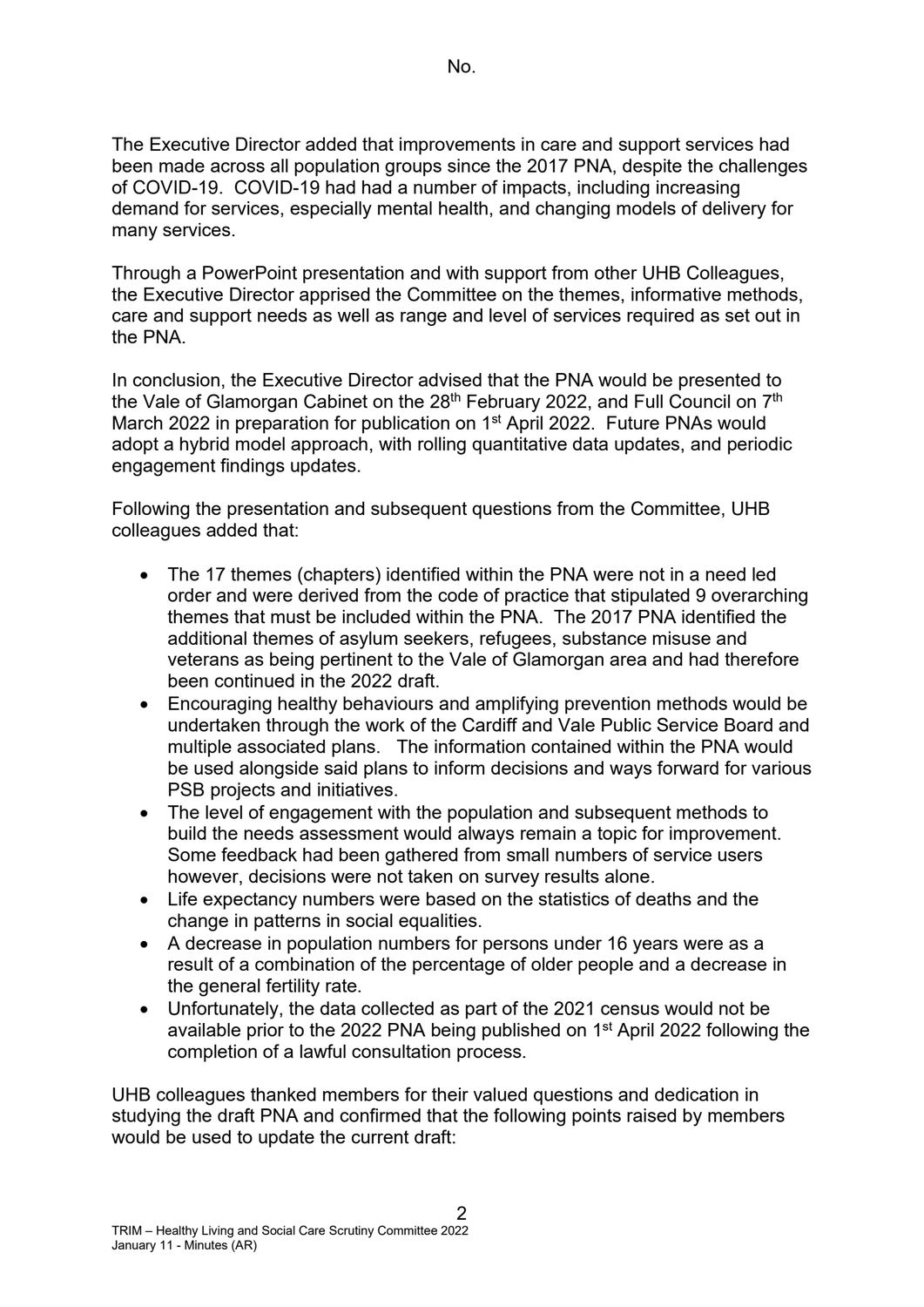- No mention of hospital bed capacity and occupancy rates in relation to patients admitted as a result of eating disorders.
- A discrepancy in the numbers of Children and Young People with complex needs for the Vale of Glamorgan (823) in comparison to the Cardiff area (784) despite Cardiff having a much larger population.
- No mention of pre-justice involvement and diversion and preventative actions in relation to children and young people to tackle youth offending.

In summary, the Cabinet Member for Health & Social Care reiterated the reporting timeline for the 2022 PNA within the Council and kindly requested that any further comments from the committee be shared with NHS colleagues or the Democratic Services Officer before 14<sup>th</sup> January 2022.

With no further comments or questions, the Committee subsequently

RECOMMENDED – T H A T the draft Cardiff and the Vale of Glamorgan Population Needs Assessment 2022 report be noted.

### Reason for recommendation

Having regard to the contents of the appended report.

727 REVENUE AND CAPITAL MONITORING FOR THE PERIOD 1ST APRIL TO 30TH NOVEMBER 2021 (DSS) –

The Operational Manager for Accountancy advised it was anticipated that Social Services would require a potential unplanned transfer from reserves at year end of £1.101m.

In relation to Children and Young People Services, it was anticipated that the outturn at year end could be an adverse variance of around £618k. There still remained considerable pressure on the children's placements budget given the complexities of the children currently being supported and the high-cost placements some of the children require to meet their needs. This was further impacted by the COVID-19 pandemic and the significantly higher demand for placements and the scarcity of options available. However, work continued to ensure that children were placed in the most appropriate and cost-effective placements.

Welsh Government (WG) were providing additional funding via the Social Care Recovery Fund and proposals for its use had already been submitted to WG. £947k had been allocated to Children's Services and this would therefore mitigate the pressures already described. The November Hardship grant claim to WG was £70k which related to the additional costs for external placements and agency Social Workers as a result of the increased pressure due to COVID-19. This claim had not yet been accepted by WG but, if approved, would again mitigate the position. Any overspend at year end would be funded from Social Service reserves.

At present, for Adult Services, a £500k overspend was being projected relating to the Community Care Packages budget. There was continued pressures on the budget,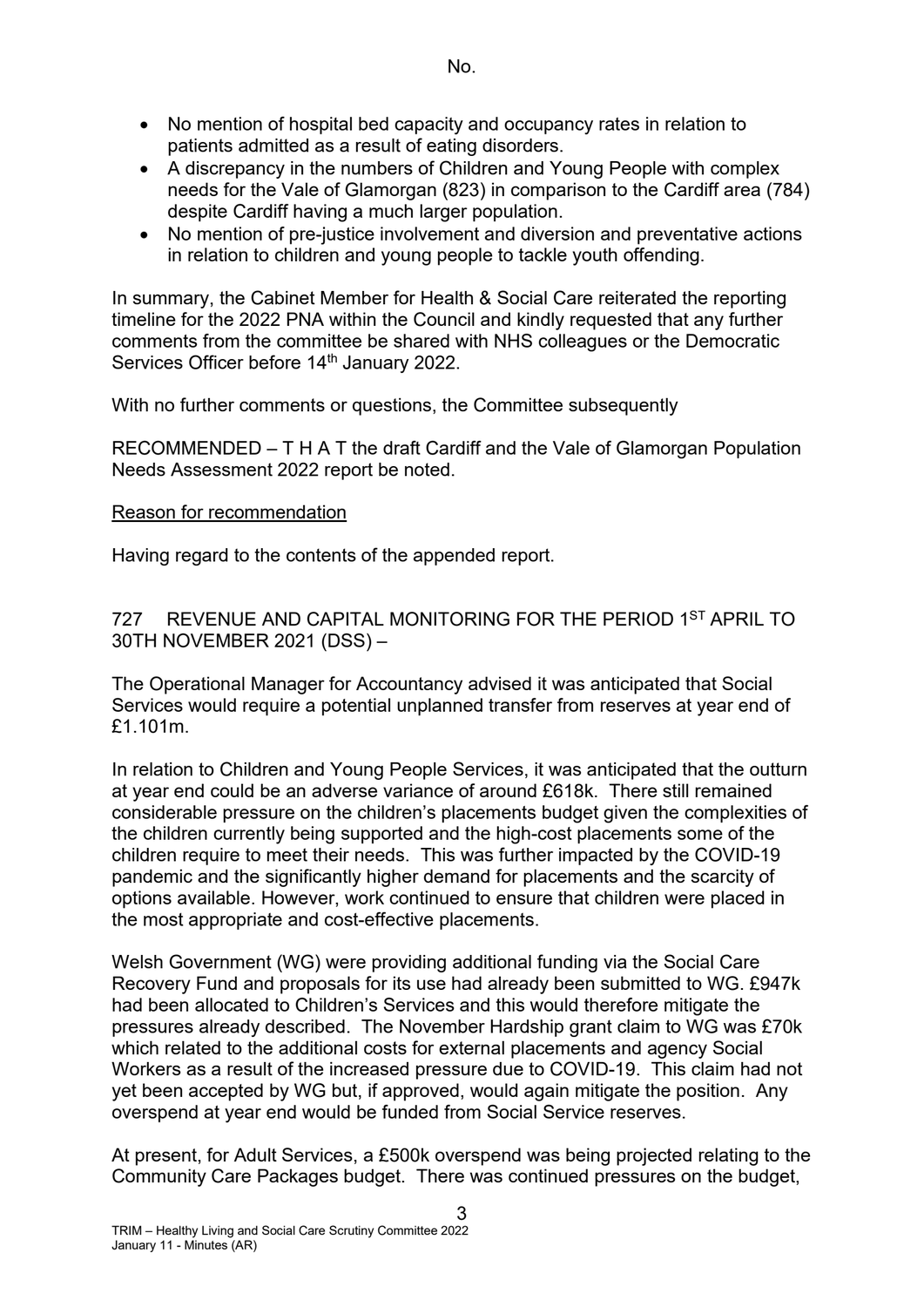which was extremely volatile, and therefore work continued to assess a realistic year end position. The current position considered additional funding received from WG via the Social Care Recovery Fund. Any overspend at year end would be funded from Social Service reserves.

The Officer added that a savings target for the year had been set at £135k and it was anticipated that the Social Services saving could be achieved by year end, but the position would be reviewed as the year progressed. It was anticipated that the Leisure saving would not be made in full this year.

In conclusion, the Officer apprised Committee on the currently approved capital budget set at £5.726m and drew members attention to paragraphs 2.9 and 2.10 of the report that detailed capital scheme slippage to the sum of £233k in relation to the Play Area in Stanwell and the Gladstone Park Interpretation Scheme.

Following the Officer's presentation, the Vice-Chair asked after pressures the Council was experiencing with regards to using agency staff to cover shortfalls in available staff and/or difficulties in recruitment. In response, the Director confirmed that agency staff were being used across all divisions within the Directorate but in relation to agency staff within care homes specifically, the costs of agency staff employment was broadly equivalent to the Council's own. In relation to the Children and Young People Services, the agency staff employed within the service were largely offset by the vacancies currently experienced within the service, but the Council recognised that the costs of agency staff in the sector were considerably higher than the Council's rates of employment.

The Head of Children and Young People Services gave her assurance that all efforts were made to recruit and retain permanent staff. In addition to the costs associated with agency social workers there were also significant challenges in identifying agency staff with the necessary skills and experience given the demands on the agency sector also.

With no further comments or questions, the Committee subsequently

RECOMMENDED – T H A T the position with regard to the 2021/22 revenue and capital budgets be noted.

#### Reason for Recommendation

Having regard to the contents of the report.

## 728 UPDATE ON THE CARDIFF AND VALE OF GLAMORGAN REGIONAL PARTNERSHIP BOARD (DSS) –

The report, as presented by the NHS Director of Health and Social Care Integration for the Cardiff and Vale of Glamorgan area, Cath Doman, summarised the progress of the Regional Partnership Board (RPB) made since the last report received by the Committee in January 2021, recognising the ongoing and pervasive impact of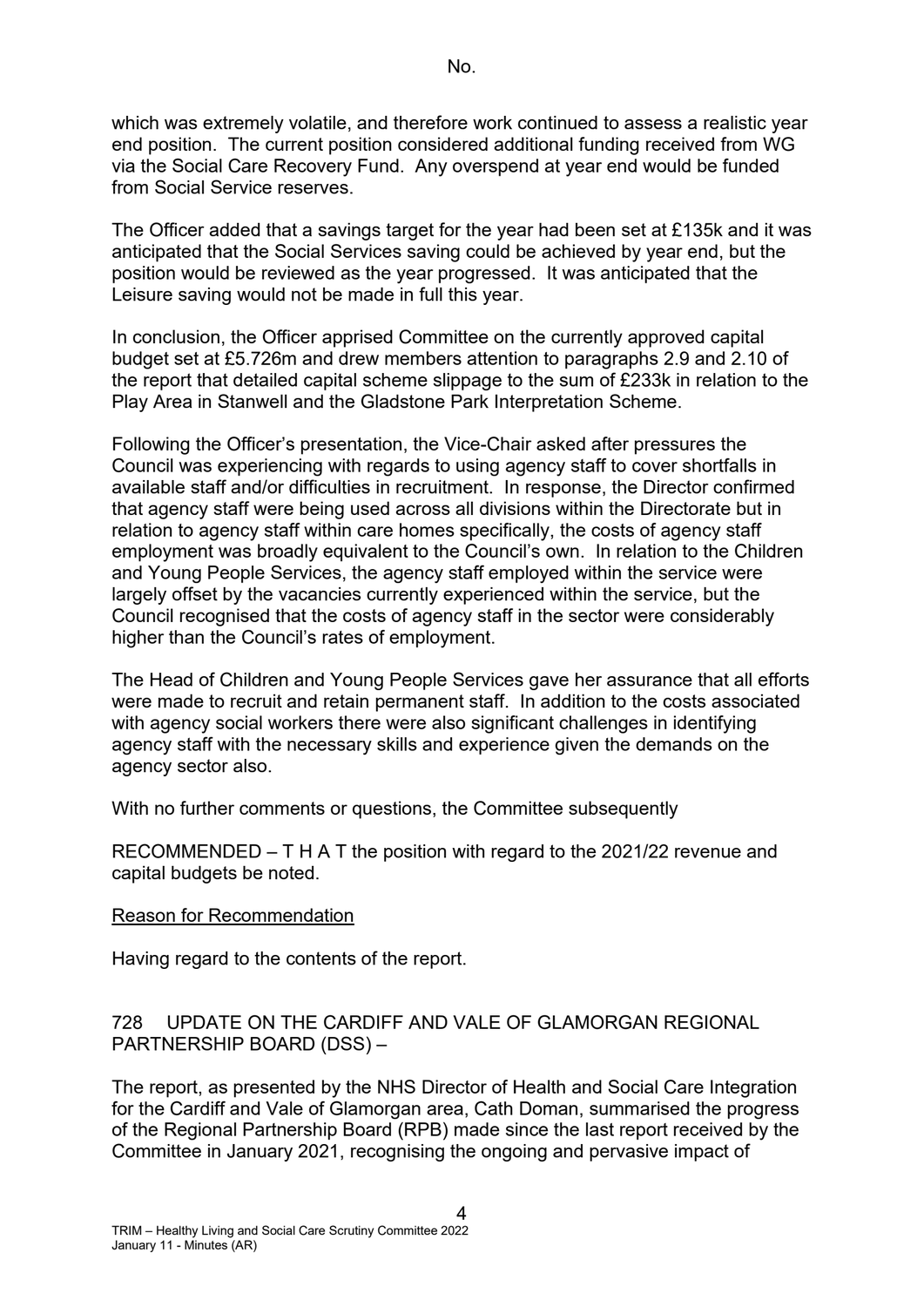COVID-19 on services across the partnership and the associated effect on the progress of more strategic developments.

Full details of the activities and impact of the RPB could be found in the Cardiff and Vale of Glamorgan Integrated Health and Social Care Partnership Annual Report 2020 – 2021, the link to which was provided within the covering report.

The NHS Director stated that it was hoped that the Annual report would be an interesting and informative read for 'real' individuals impacted by the work of the RPB and was proud to report that despite the significant impact of Covid-19 the RPB had continued to make great progress.

The report concluded with an overview of the key priorities in the coming year, including plans to facilitate long-term financial sustainability for those projects which had proven themselves to be fundamental in supporting successful outcomes for people across the region. The RPB would continue to mature its population-focused approach through the 'Starting Well' and 'Ageing Well' Partnerships and establish arrangements to oversee the programmes of work associated with the 'Living Well' agenda.

In his capacity as the current Chair of the RPB, as well as the Cabinet Member for Health & Social Care, Councillor Gray highlighted the far reaching and highly collaborative work of the RPB and therefore the increasing need to advertise the RPB's efforts via as many reporting avenues as possible to ensure that service users and members alike were aware of progress; as well as identify any gaps in services most required and not currently reported upon.

With no questions or comments, the Committee subsequently

## RECOMMENDED –

(1) T H A T the work being undertaken, and progress made, by the Cardiff and Vale of Glamorgan Regional Partnership Board, including the outcomes being achieved for local people, be noted.

(2) T H A T a further annual update on the work of the Board be received by the Committee in January 2023.

### Reason for Recommendations

(1) Having regard to the contents of the report to increase awareness of the work of the Cardiff and Vale of Glamorgan Regional Partnership Board.

(2) To keep Members appraised on the work of the Regional Partnership Board to ensure links to the wider Vale of Glamorgan Local Authority agenda and key priorities were considered and ensured.